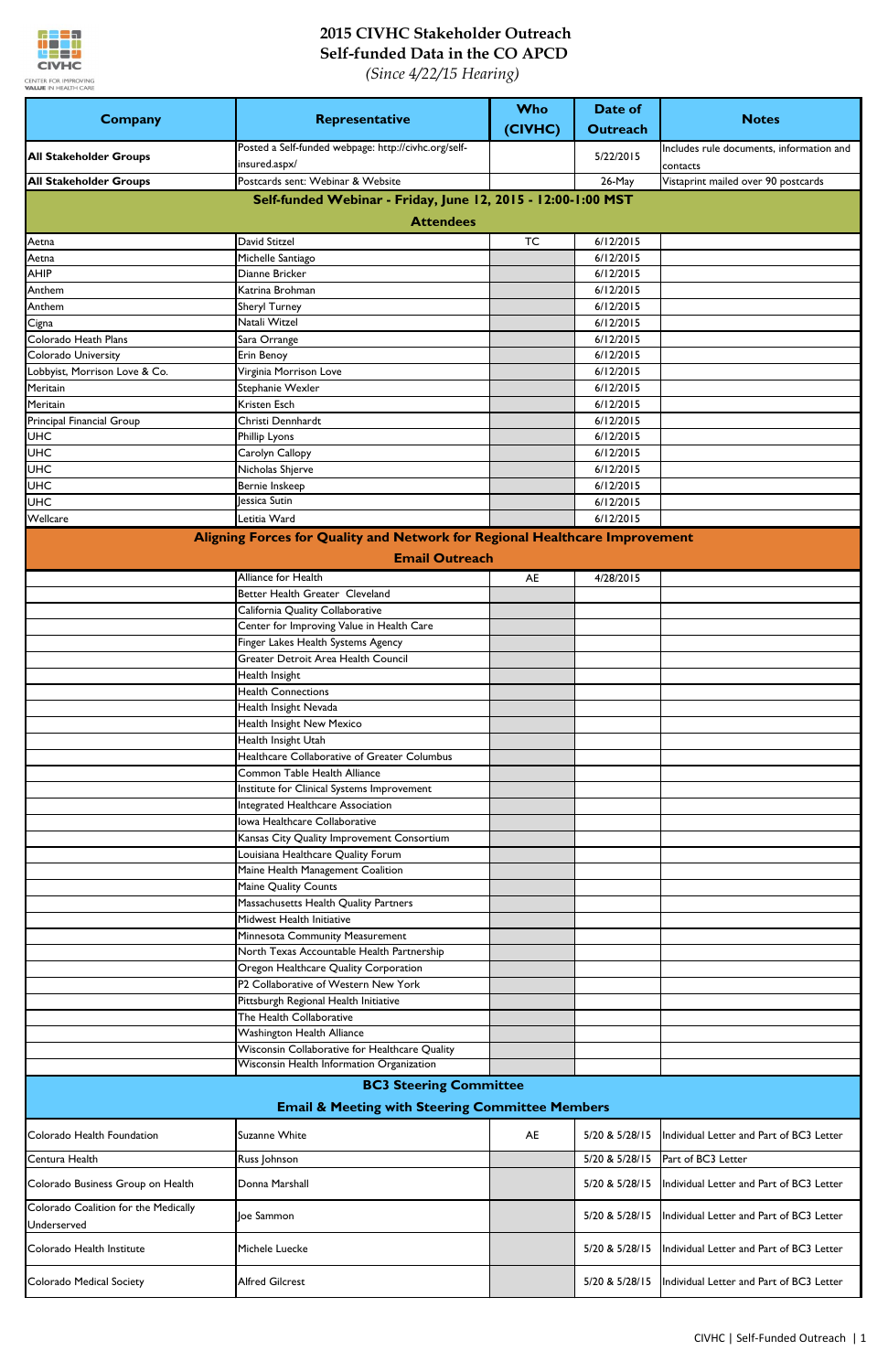

| Company                                                                              | Representative                                              | Who<br>(CIVHC) | <b>Date of</b><br><b>Outreach</b> | <b>Notes</b>                             |  |  |
|--------------------------------------------------------------------------------------|-------------------------------------------------------------|----------------|-----------------------------------|------------------------------------------|--|--|
| Colorado Regional Health Information<br>Organization (CORHIO)                        | Morgan Honea                                                |                | 5/20 & 5/28/15                    | Individual Letter and Part of BC3 Letter |  |  |
| <b>HealthTeamworks</b>                                                               | Nicole Deaner                                               |                | 5/20 & 5/28/15                    | Individual Letter and Part of BC3 Letter |  |  |
| <b>Quality Health Network</b>                                                        | Dick Thompson                                               |                | 5/20 & 5/28/15                    | Individual Letter and Part of BC3 Letter |  |  |
| Rocky Mountain Health Plans                                                          | Patrick Gordon                                              |                | 5/20 & 5/28/15                    | Part of BC3 Letter                       |  |  |
| Colorado Department of Public Health and<br>Environment                              | Larry Wolk                                                  |                | 5/20 & 5/28/15                    |                                          |  |  |
| Colorado Department of Health Care Policy<br>and Financing                           | <b>Gretchen Hammer</b>                                      |                | 5/20 & 5/28/15                    |                                          |  |  |
| <b>Brokers</b>                                                                       |                                                             |                |                                   |                                          |  |  |
| Lockton                                                                              | Meeting with Bill Lindsey                                   | AE, TC         | I-May                             |                                          |  |  |
| <b>Towers Watson</b>                                                                 | Meeting with Jacob Lawrence                                 | <b>AE</b>      | 5/22/2015                         |                                          |  |  |
| <b>NFP</b>                                                                           | Meeting with Heidi Cottle                                   | <b>AE</b>      | 5/18/2015                         |                                          |  |  |
| Mercer                                                                               | Meeting with Christie Moran, Email Communication            | TC, AE         | 5/8/2015                          |                                          |  |  |
|                                                                                      | with Chris Watts                                            |                |                                   |                                          |  |  |
| <b>IMA</b>                                                                           | Meeting with Kristi Gellum                                  | <b>TC</b>      | 5/20/2015                         |                                          |  |  |
| Willis                                                                               | Meeting with David Goldman                                  | <b>TC</b>      | 12-May                            |                                          |  |  |
| <b>AON</b>                                                                           | Meeting John Bolger and Mike Clarke                         | <b>TC</b>      | 7/6/2015                          |                                          |  |  |
| Lowdermilk and Associates                                                            | Meeting with John Lowdermilk                                | <b>TC</b>      | 4/21/2015                         |                                          |  |  |
| Cherry Creek Insurance Group                                                         | Meeting with Scott McGraw                                   | <b>TC</b>      | 6/9/2015                          |                                          |  |  |
|                                                                                      | <b>Colorado Business Community</b>                          |                |                                   |                                          |  |  |
| Co Assoc. of Commerce & Industry                                                     | C. Travis Webb, Loren Fermen                                | <b>TC</b>      | 6/24/2015                         |                                          |  |  |
| Telligen                                                                             | Talked with Penny Cook                                      | <b>KP</b>      | 6/15/2015                         |                                          |  |  |
| University Hospital                                                                  | Communicated with Kathleen McKreary                         | <b>TC</b>      | 12-May                            |                                          |  |  |
| <b>Advanced Emission Solutions</b>                                                   | Meeting with VP of HR Alexis Kearns                         | <b>TC</b>      | 27-May                            |                                          |  |  |
| <b>Boulder Valley School District</b>                                                | <b>Bob Jamieson</b>                                         | <b>TC</b>      | 5/13/2015                         |                                          |  |  |
| St. Vrain School District                                                            | Robert Smith Board of Directors                             | <b>TC</b>      | 5/13/2015                         |                                          |  |  |
| Colorado State Employees                                                             | Meeting with June Taylor and Kim Burgess                    | <b>TC</b>      | 6/5/2015                          |                                          |  |  |
| Children's Hospital                                                                  | Lalit Bajaj                                                 | <b>TC</b>      | 6/1/2015                          |                                          |  |  |
| Kong                                                                                 | Jennifer Barnes                                             | AM             | 6/15/2015                         |                                          |  |  |
| CO Chapter of the International Society of<br>Certified Employee Benefit Specialists | Presentation at May meeting                                 | <b>TC</b>      | 5/27/2015                         |                                          |  |  |
| Denver Metro Economic Development<br>Group                                           | Meeting with Tom Clark and Chuck Ward                       | <b>TC</b>      | 6/5/2015                          | Denver Chamber                           |  |  |
| Graebel                                                                              | Laura Early, Director of Benefits                           | <b>TC</b>      | 5/19/2015                         |                                          |  |  |
| Colorado Springs Business Alliance                                                   | Meeting with John Wilson and Al Wenstrand                   | AE, TC         | 6/3/2015                          |                                          |  |  |
| Mountain States Employer Council                                                     | <b>Connected with Michael Severns</b>                       | <b>TC</b>      | 5/14/15                           |                                          |  |  |
| Club <sub>20</sub>                                                                   | Meeting with Club 20 Healthcare Committee                   | AE, JM         | 4/21/2015                         |                                          |  |  |
| <b>Boulder Chamber of Commerce</b>                                                   | Meeting with CEO John Tayer                                 | TC             | 5/21/2015                         |                                          |  |  |
| Aurora Chamber of Commerce                                                           | Reached out to Kevin Hougan, President                      | KV             |                                   |                                          |  |  |
| Colorado Business Group on Health                                                    | Met with Donna Mashall                                      | <b>TC</b>      | 5/13/2015                         |                                          |  |  |
| <b>Prime Health</b>                                                                  | Meeting with President and CEO, Jeffery Nathanson           | <b>TC</b>      | 5/27/2015                         |                                          |  |  |
|                                                                                      | <b>International Society Of Certified Employee Benefits</b> |                |                                   |                                          |  |  |
| <b>Presentation to Employee Benefit Managers</b>                                     |                                                             |                |                                   |                                          |  |  |
|                                                                                      | Allison Johnson                                             | <b>TC</b>      | 5/27/2015                         |                                          |  |  |
| Cigna                                                                                | lim Groski                                                  |                | 5/27/2015                         |                                          |  |  |
| <b>HRAMS</b>                                                                         | Amanda Collins<br>Sam Sargent                               |                | 5/27/2015<br>5/27/2015            | Human Resource Asset Management          |  |  |
|                                                                                      |                                                             |                |                                   | Systems                                  |  |  |
|                                                                                      | Katie Leonard                                               |                | 5/27/2015                         |                                          |  |  |
| Arthur J. Gallagher & Co.                                                            | Paul Marrs                                                  |                | 5/27/2015                         |                                          |  |  |
|                                                                                      | Karlynn Schramm                                             |                | 5/27/2015                         |                                          |  |  |
| Fire and Police Pension of CO                                                        | Beth Hemenway                                               |                | 5/27/2015                         |                                          |  |  |
|                                                                                      | Gina MeGrail<br>Leanna Sandner                              |                | 5/27/2015<br>5/27/2015            |                                          |  |  |
| <b>Forest Financial Group</b><br>Emindful                                            | Michael Gallagher                                           |                | 5/27/2015                         |                                          |  |  |
|                                                                                      |                                                             |                | 5/27/2015                         |                                          |  |  |
| Mercer                                                                               | Kathy Dahlman<br>Kelly Esselman                             |                |                                   | (a 3rd party benefits company)           |  |  |
|                                                                                      | Christie Moran                                              |                | 5/27/2015<br>5/27/2015            |                                          |  |  |
|                                                                                      | Penny Bacon                                                 |                | 5/27/2015                         |                                          |  |  |
| <b>AIG</b>                                                                           | Katie Leonard                                               |                | 5/27/2015                         |                                          |  |  |
| Archstone                                                                            | <b>Terry Cooper</b>                                         |                | 5/27/2015                         |                                          |  |  |
| <b>FPPACO</b>                                                                        | Beth Hemenway                                               |                | 5/27/2015                         |                                          |  |  |
| Toni Sorenson- AlloSource                                                            | Toni Sorenson- AlloSource                                   |                | 5/27/2015                         |                                          |  |  |
|                                                                                      | Erin Wataha                                                 |                | 5/27/2015                         |                                          |  |  |
| Lockton                                                                              | Jen Loar                                                    |                | 5/27/2015                         |                                          |  |  |
|                                                                                      |                                                             |                |                                   |                                          |  |  |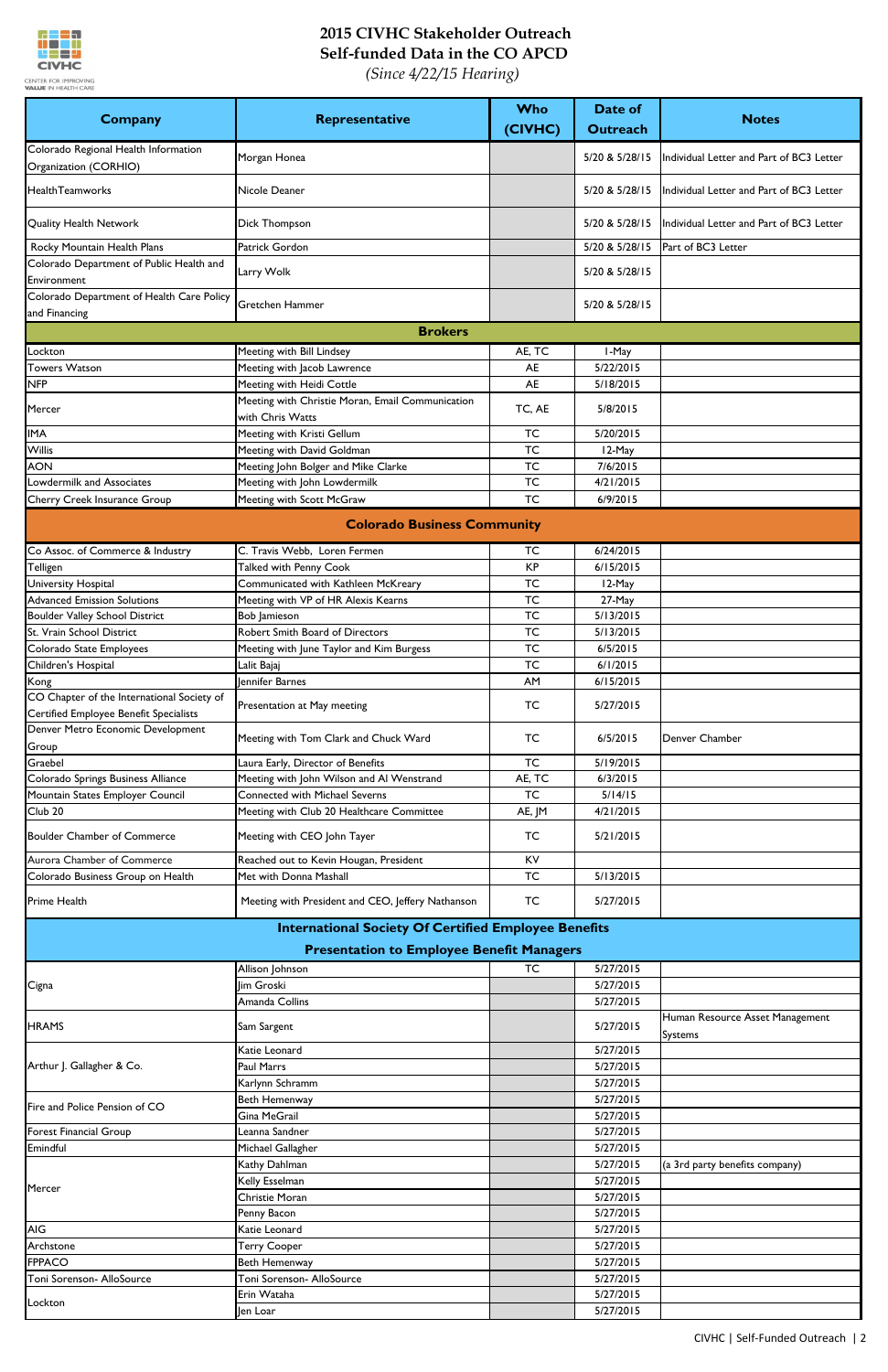

|                                                                      |                                                                    | <b>Who</b>             | Date of                |                                                                            |
|----------------------------------------------------------------------|--------------------------------------------------------------------|------------------------|------------------------|----------------------------------------------------------------------------|
| <b>Company</b>                                                       | Representative                                                     | (CIVHC)                | <b>Outreach</b>        | <b>Notes</b>                                                               |
| Merrick                                                              | <b>Holly Coffee</b>                                                |                        | 5/27/2015              |                                                                            |
| <b>MGMA</b>                                                          | Presented proposed rule change/benefits                            | <b>TC</b>              | 5/28/2015              | Dave Gans, Senior Fellow, Industry Affairs                                 |
| NFP (5th largest in country)                                         | Heidi Cottle and Jon Hernandez                                     | <b>AE</b>              | 5/18/2015              |                                                                            |
| <b>ADVBI and IHH</b>                                                 | Meeting with Jon Hernandez                                         | <b>AE</b>              | 5/8/2015               |                                                                            |
| Grabel                                                               | Meeting with Laura Earley                                          |                        | 5/19/2015              |                                                                            |
| <b>NAHDO</b>                                                         | Michael Lundberg                                                   |                        | 5/29/2015              |                                                                            |
|                                                                      | <b>Largest Employers in Colorado</b>                               |                        |                        |                                                                            |
|                                                                      | <b>Email Outreach</b>                                              |                        |                        |                                                                            |
| University of Colorado                                               | Lisa Landis                                                        | <b>TC</b>              | 5/22/2015              |                                                                            |
| Denver Public Schools (DPS)                                          | Adam Barnett                                                       | <b>TC</b>              | 5/22/2015              | not self funded                                                            |
| City and County of Denver<br><b>HealthONE</b> Corporation            | Garry Hinderliter<br>Nicole Bauer                                  | <b>TC</b><br><b>TC</b> | 5/22/2015<br>5/22/2015 |                                                                            |
| Centura Health                                                       | Annmarie Castro                                                    | <b>TC</b>              | 5/22/2015              |                                                                            |
| Lockheed Martin Corporation                                          | <b>Reed Edwards</b>                                                | <b>TC</b>              | 5/22/2015              |                                                                            |
| <b>Comcast Corporation</b>                                           | Katie Weihe                                                        | <b>TC</b>              | 5/22/2015              |                                                                            |
| Children's Hospital Colorado                                         | Melissa Fisher                                                     | <b>TC</b>              | 5/22/2015              |                                                                            |
| University of Colorado Hospital                                      | Darryl Varnado                                                     | <b>TC</b>              | 5/22/2015              |                                                                            |
| <b>DISH Network</b>                                                  | Aaron LaPoint                                                      | <b>TC</b>              | 5/22/2015              |                                                                            |
| <b>IBM Corporation</b>                                               | Matthew Newman                                                     | <b>TC</b>              | 5/22/2015              |                                                                            |
| University of Denver                                                 | Shaunda Norman                                                     | <b>TC</b>              | 5/22/2015              |                                                                            |
| <b>Frontier Airlines</b>                                             | Anthony Sabia                                                      | <b>TC</b>              | 5/22/2015              |                                                                            |
| Oracle                                                               | Lori Swanson                                                       | <b>TC</b>              | 5/22/2015              |                                                                            |
| Aurora Public Schools                                                | Dion Arguelle                                                      | <b>TC</b>              | 5/22/2015              |                                                                            |
| Exempla                                                              | <b>Bill Andersen</b>                                               | <b>TC</b>              | 5/22/2015              |                                                                            |
| Kaiser                                                               | Jane Pipich                                                        | <b>TC</b>              | 5/22/2015              |                                                                            |
| Centura Health                                                       | Annmarie Castro, VP, Benefits                                      | <b>TC</b>              | 5/22/2015              |                                                                            |
|                                                                      | <b>Policy Groups and Associations</b>                              |                        |                        |                                                                            |
| Colorado Community Health Network                                    | Meeting                                                            | <b>KP</b>              | 6/8/2015               |                                                                            |
| National MS Society                                                  | Meeting Sharon O'Hara                                              | <b>TC</b>              | 6/8/2015               |                                                                            |
| Colorado Consumer Health Initiative                                  | Meeting Deb Judi                                                   | <b>TC</b>              | 6/8/2015               |                                                                            |
| CCJRC,                                                               | CCJRC,                                                             |                        | 6/8/2015               |                                                                            |
| <b>CLinicNET</b>                                                     | <b>CLinicNET</b>                                                   |                        | 6/8/2015               |                                                                            |
| St. Joseph Family Medicine, Healthier<br>Colorado                    | Presentation                                                       | TC                     | 6/8/2015               |                                                                            |
| <b>CCC</b>                                                           | CCC                                                                |                        | 6/8/2015               |                                                                            |
| <b>CCLP</b>                                                          | <b>CCLP</b>                                                        |                        | 6/8/2015               |                                                                            |
|                                                                      | <b>Other Organizations</b>                                         |                        |                        |                                                                            |
|                                                                      | Email to all Operating & Community Partners                        |                        |                        |                                                                            |
| <b>Healthy Transitions Colorado</b>                                  | explaining importance & benefit to Colorado and<br>employers       | AE, KP                 | 5/22/2015              |                                                                            |
| <b>Community Health Partners</b>                                     | Janet Vaupel                                                       | AE                     | 5/22/2015              |                                                                            |
| <b>Benefit Dynamics Company</b>                                      | Allison Johnson, partner, CO Springs                               | <b>TC</b>              | 5/13/2015              |                                                                            |
| <b>Elliot School District</b>                                        | Richard Stettler, CFO                                              | <b>TC</b>              | 5/13/2015              |                                                                            |
| CO School of Public Health                                           | Elaine Morado, Researcher                                          | <b>TC</b>              | 5/13/2015              |                                                                            |
| <b>CTI Inks</b>                                                      | Matt Drosendahl and Sarah Atkins                                   | <b>TC</b>              | 5/13/2015              |                                                                            |
| <b>CO Springs Utilities</b>                                          | <b>Bill Cherrier, CFO</b>                                          | <b>TC</b>              | 5/13/2015              |                                                                            |
| City of CO Springs                                                   | Jennifer Stroh, HR and Benefits                                    | <b>TC</b>              | 5/13/2015              |                                                                            |
| Colorado Association of Health Plans                                 | Presentation                                                       | TC, AE                 | 4/3/2015               | presented legal justification and operational<br>logistics for rule change |
| <b>APCD Council National</b>                                         | Presented to State Representatives during a state-<br>focused call | TC                     | 4/20/2015              | Denise Love & Jo Porter                                                    |
| <b>CORHIO</b>                                                        | Met with Brain Braun                                               | <b>TC</b>              | 5/14/2015              | Letter of Support                                                          |
| Quality Health Network (QHN)                                         | Justin Aubert                                                      | <b>TC</b>              | 5/15/2015              | Letter of support, Justin Aubert                                           |
| HealthTeamWorks                                                      | Libby Greenberg                                                    | <b>TC</b>              | 5/15/2015              | Letter of support, Libby Greenberg                                         |
| The Colorado Health Foundation                                       | lesse Wolff                                                        | <b>TC</b>              | 5/11/2015              |                                                                            |
| <b>Advanced Emissions Systems</b>                                    | Meeting with Alexis Kearns                                         | <b>TC</b>              | 5/27/2015              |                                                                            |
| <b>CHA</b>                                                           | Scott Anderson sent a letter of support                            | <b>TC</b>              | 5/28/2015<br>4/30/2015 |                                                                            |
| CAPG, Bill Barcelona, Sen VP<br>CO Association of Ambulatory Surgery | Presented to CO chapter                                            |                        |                        |                                                                            |
| Centers                                                              | Reached out to Chris Skagan                                        | <b>TC</b>              | 5/29/2015              |                                                                            |
| Metro Denver Eco. Dev. Corp.                                         | Tom Clark, CEO, Chuck Ward                                         | <b>TC</b>              | 5/29/2015              |                                                                            |
| America's Health Insurance Plans                                     | Meeting with Dianne Bricker                                        | <b>TC</b>              |                        | Regional Director, State Affairs                                           |
| <b>CASB</b>                                                          | Meeting with Ken Delay                                             | <b>TC</b>              | 6/22/2015              | Colorado Association of School Boards                                      |
| State of Colorado                                                    | Meeting with June Taylor and Kim Burgess                           | <b>TC</b>              | 6/5/2015               | Discussed proposed rule change                                             |
| Catholic Health Initiatives                                          | Chris Stanley                                                      | <b>TC</b>              | 6/4/2015               | catholic health                                                            |
| <b>CASBHC</b>                                                        | Meeting w/ Debbie Costin- President and CEO                        | <b>TC</b>              | 6/22/2015              | CO Association for School Based Health<br>Care                             |
| Colorado Rural Health Center                                         | Meeting with CRHC                                                  | KP                     | 6/5/2015               |                                                                            |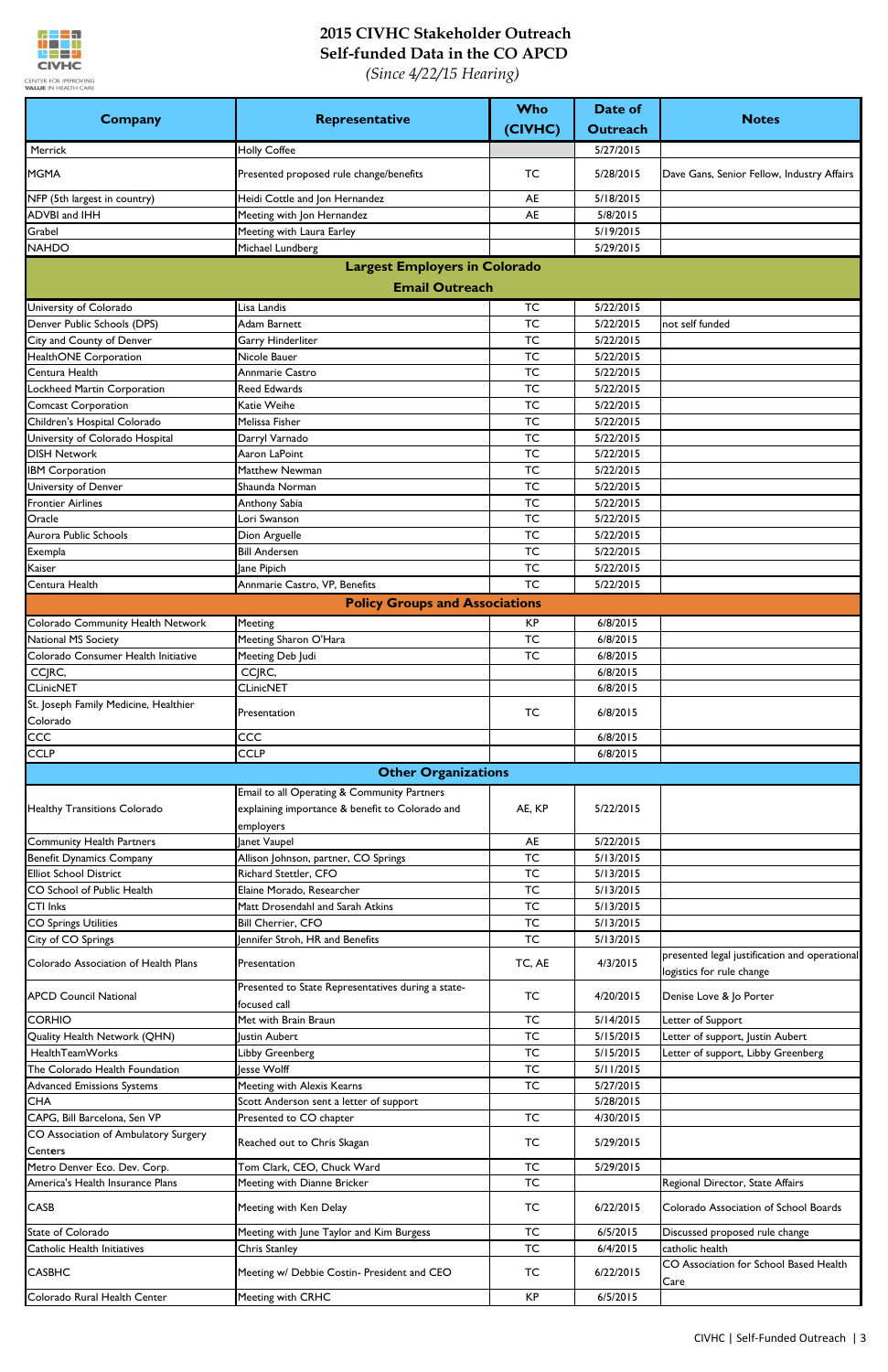

| <b>Company</b>                                                     | Representative                                                   | <b>Who</b><br>(CIVHC) | Date of<br><b>Outreach</b> | <b>Notes</b>                         |
|--------------------------------------------------------------------|------------------------------------------------------------------|-----------------------|----------------------------|--------------------------------------|
| <b>Pitkin County</b>                                               | All Board of County Commissioners - Email and<br>request to meet | <b>TC</b>             | 5/28/2015                  |                                      |
| <b>Summit County</b>                                               | All Board of County Commissioners - Email and<br>request to meet | TC                    | 5/28/2015                  |                                      |
| Employee Benefits Research                                         | Emmanuelle St. Jean - Email and request to meet                  | <b>TC</b>             | 5/28/2015                  | Institute in DC- Emmanuelle St. Jean |
| Berenbaum Weinshienk PC                                            | Attorney Ellen Stewart - Email and request to meet               | <b>TC</b>             | 5/28/2015                  |                                      |
|                                                                    | <b>CIVHC APCD Advisory Committee</b>                             |                       |                            |                                      |
|                                                                    | <b>Outreach Packet sent to all members</b>                       |                       |                            |                                      |
| Colorado Center on Law and Policy                                  | <b>Bethany Pray</b>                                              | <b>TC</b>             | 5/14/2015                  |                                      |
| <b>Boulder Valley School District</b>                              | Kevin Hamilton                                                   |                       |                            |                                      |
| <b>CORHIO</b><br>Department of Health Care Policy and              | Brian Braun                                                      |                       |                            |                                      |
| Financing                                                          | Chris Underwood                                                  |                       |                            |                                      |
| Governor's Office of Information<br>Technology                     | <b>Kate Keifert</b>                                              |                       |                            |                                      |
| Division of Human Resources                                        | Cindy Corwin                                                     |                       |                            |                                      |
| Colorado HealthOP                                                  | Daniel Tuteur                                                    |                       |                            |                                      |
| <b>Flatirons Surgery Center</b>                                    | David Ornelas                                                    |                       |                            |                                      |
| Colorado Consumer Health Initiative                                | Debra Judy                                                       |                       |                            |                                      |
| WellDyneRx<br><b>State House</b>                                   | Jack Feingold<br>Janak Joshi                                     |                       |                            |                                      |
| State Representative, State of Colorado                            | John Kefalas                                                     |                       |                            |                                      |
| Quality Health Network                                             | Justin Aubert                                                    |                       |                            |                                      |
| IMA, Inc.                                                          |                                                                  |                       |                            |                                      |
| University of Colorado/The Children's                              | Kristi Gjellum                                                   |                       |                            |                                      |
| Hospital                                                           | Lalit Bajaj                                                      |                       |                            |                                      |
| Health Team Works                                                  | Kristin Martina                                                  |                       |                            |                                      |
| Delta Dental of Colorado                                           | Matt Cassady                                                     |                       |                            |                                      |
| Headstorms, Inc.                                                   | Nathan Wilkes                                                    |                       |                            |                                      |
| United Healthcare                                                  | Philip Lyons                                                     |                       |                            |                                      |
| <b>Community Reach Center</b>                                      | <b>Richard Doucet</b><br><b>Robert Smith</b>                     |                       |                            |                                      |
| Colorado Business Group on Health<br>Colorado Hospital Association | <b>Scott Anderson</b>                                            |                       |                            |                                      |
| Young Americans Center for Financial                               |                                                                  |                       |                            |                                      |
| Education                                                          | Susan Eusser                                                     |                       |                            |                                      |
| Denver Health and Hospital Authority                               | Tracy Johnson                                                    |                       |                            |                                      |
|                                                                    | Mitchell Bronson                                                 |                       |                            |                                      |
| Colorado Pharmacists Society                                       | Val Kalnins                                                      |                       |                            |                                      |
| Lobbyist, Kaiser Permanente                                        | <b>Wes Skiles</b>                                                |                       |                            |                                      |
| Representative for CO Association of<br>Healthplans                | Sarah Orrange                                                    |                       |                            |                                      |
| Health First CO                                                    | Joel Dalzell                                                     |                       |                            |                                      |
| <b>HCPF</b>                                                        | <b>Tom Massey</b>                                                |                       |                            |                                      |
|                                                                    | <b>CIVHC Board Member Organizations</b>                          |                       |                            |                                      |
|                                                                    | <b>Email Outreach</b>                                            |                       |                            |                                      |
|                                                                    | John Bartholomew                                                 | AE                    | 5/20/2015                  |                                      |
|                                                                    | Jay Brooke, M.S.W.                                               |                       |                            |                                      |
|                                                                    | Peg Brown, J.D., M.A.                                            |                       |                            |                                      |
|                                                                    | Greg D'Argonne                                                   |                       |                            |                                      |
|                                                                    | Michael Huotari, J.D.                                            |                       |                            |                                      |
|                                                                    | Jillian Jacobellis, Ph.D., M.S.                                  |                       |                            |                                      |
|                                                                    | Leo Jaramillo, M.B.A.                                            |                       |                            |                                      |
|                                                                    | Mark Levine, M.D.<br>Donna Marshall, M.B.A.                      |                       |                            |                                      |
|                                                                    | Dennis Schneider, MD                                             |                       |                            |                                      |
|                                                                    | <b>Greg Smith</b>                                                |                       |                            |                                      |
|                                                                    | <b>Steven Summer</b>                                             |                       |                            |                                      |
|                                                                    | Dick Thompson                                                    |                       |                            |                                      |
|                                                                    | Mark Wallace, MD, MPH                                            |                       |                            |                                      |
|                                                                    | Barbara Yondorf, M.P.P.                                          |                       |                            |                                      |
|                                                                    | Karen Zink<br><b>CIVHC Data Review &amp; Release Committee</b>   |                       |                            |                                      |
|                                                                    | <b>Presentation</b>                                              |                       |                            |                                      |
|                                                                    | Scott Anderson, CHA                                              | JM                    | 6/4/2015                   |                                      |
|                                                                    | Beth Martin, HCPF                                                |                       |                            |                                      |
|                                                                    | Alma Jackson, Regis                                              |                       |                            |                                      |
|                                                                    | Ako Quammie, Centura                                             |                       |                            |                                      |
|                                                                    | Jonathan Friesen, Kaiser                                         |                       |                            |                                      |